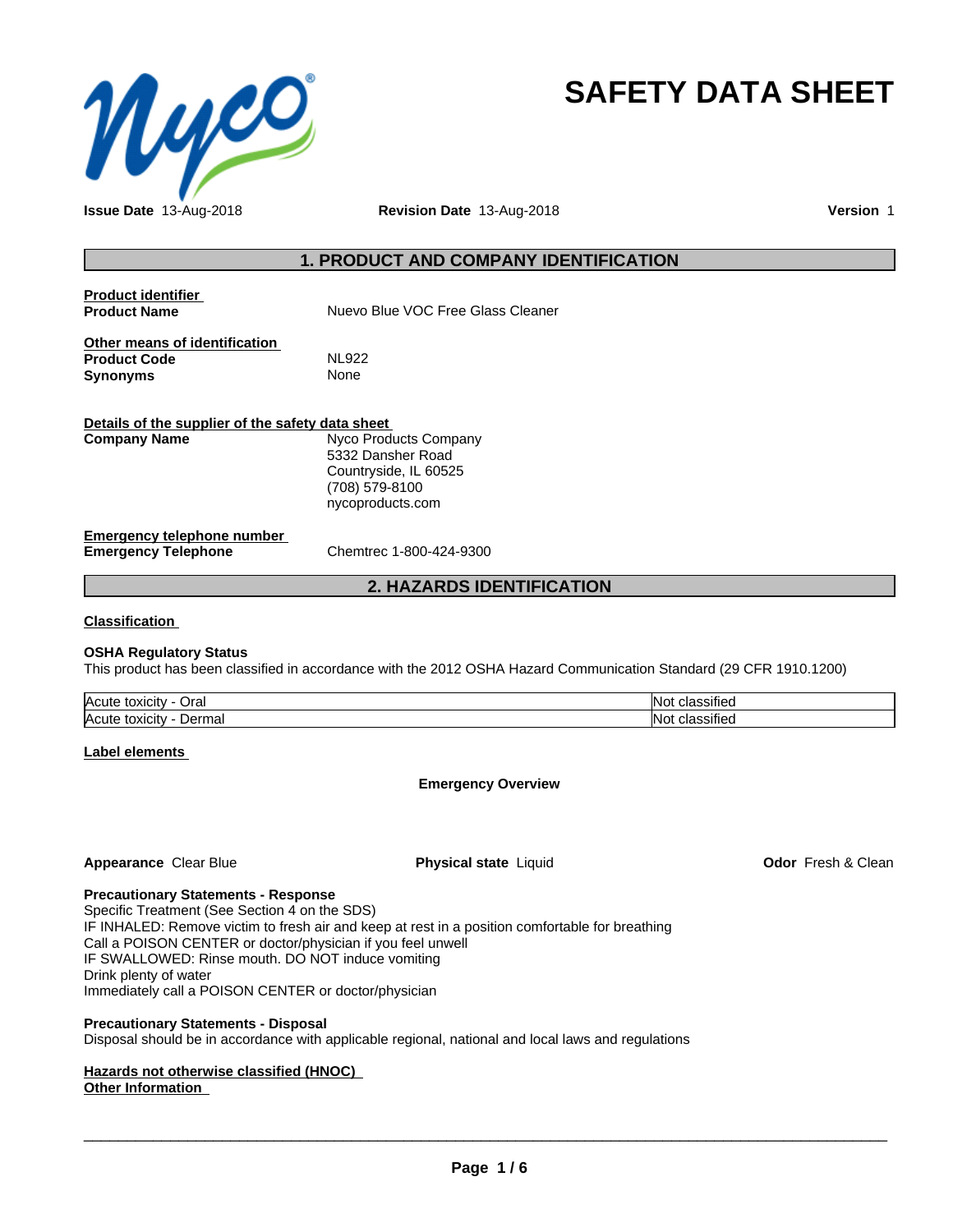Unknown Acute Toxicity 0% of the mixture consists of ingredient(s) of unknown toxicity

#### **3. COMPOSITION/INFORMATION ON INGREDIENTS**

| Name<br><b>The contract of the State State</b><br>ш.а | ۰N۵.<br>÷Д.         | Mс<br>iant.<br>-70 | .<br>---<br>е зестет<br>. . |
|-------------------------------------------------------|---------------------|--------------------|-----------------------------|
| <b>Blend</b><br>sur'<br>düldili<br>יש                 | .<br>ιetar<br>) FIA |                    |                             |

\*The exact percentage (concentration) of composition has been withheld as a trade secret.

|                                                             | <b>4. FIRST AID MEASURES</b>                                                                                            |  |
|-------------------------------------------------------------|-------------------------------------------------------------------------------------------------------------------------|--|
| <b>First aid measures</b>                                   |                                                                                                                         |  |
| <b>Skin Contact</b>                                         | Wash off immediately with soap and plenty of water. If skin irritation persists, call a<br>physician.                   |  |
| Eye contact                                                 | Rinse thoroughly with plenty of water for at least 15 minutes, lifting lower and upper eyelids.<br>Consult a physician. |  |
| <b>Inhalation</b>                                           | Remove to fresh air.                                                                                                    |  |
| Ingestion                                                   | Clean mouth with water and drink afterwards plenty of water.                                                            |  |
| Most important symptoms and effects, both acute and delayed |                                                                                                                         |  |
| <b>Symptoms</b>                                             | Any additional important symptoms and effects are described in Section 11: Toxicology<br>Information.                   |  |
|                                                             | Indication of any immediate medical attention and special treatment needed                                              |  |
| Note to physicians                                          | Treat symptomatically.                                                                                                  |  |
|                                                             | <b>5. FIRE-FIGHTING MEASURES</b>                                                                                        |  |

#### **Suitable extinguishing media**

Use extinguishing measures that are appropriate to local circumstances and the surrounding environment.

**Unsuitable extinguishing media** Caution: Use of water spray when fighting fire may be inefficient.

#### **Specific hazards arising from the chemical**

No Information available.

**Explosion data Sensitivity to Mechanical Impact** None. **Sensitivity to Static Discharge** None.

#### **Protective equipment and precautions for firefighters**

As in any fire, wear self-contained breathing apparatus pressure-demand, MSHA/NIOSH (approved or equivalent) and full protective gear.

#### **6. ACCIDENTAL RELEASE MEASURES**

#### **Personal precautions, protective equipment and emergency procedures**

**Personal precautions** Ensure adequate ventilation, especially in confined areas.

**Environmental precautions**

**Environmental precautions** Do not allow into any storm sewer drains, lakes, streams, ponds, estuaries, oceans or other surface water bodies. Should not be released into the environment. Dispose of according to all local city, state and federal rules and regulations.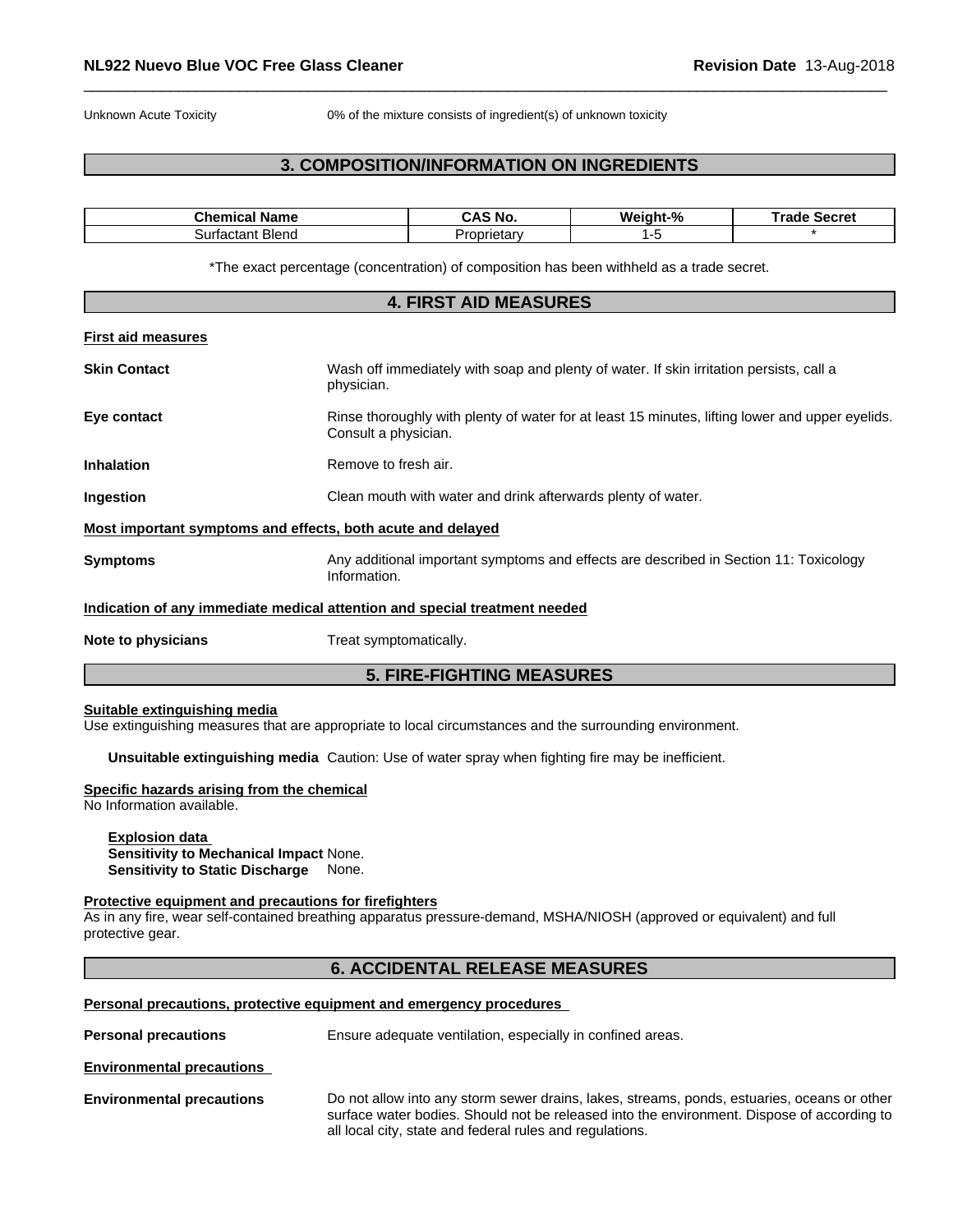| Methods and material for containment and cleaning up         |                                                                                                                                                                                                                                                                                                                                  |  |  |
|--------------------------------------------------------------|----------------------------------------------------------------------------------------------------------------------------------------------------------------------------------------------------------------------------------------------------------------------------------------------------------------------------------|--|--|
| <b>Methods for containment</b>                               | Prevent further leakage or spillage if safe to do so.                                                                                                                                                                                                                                                                            |  |  |
| Methods for cleaning up                                      | Pick up and transfer to properly labeled containers.                                                                                                                                                                                                                                                                             |  |  |
|                                                              | 7. HANDLING AND STORAGE                                                                                                                                                                                                                                                                                                          |  |  |
| <b>Precautions for safe handling</b>                         |                                                                                                                                                                                                                                                                                                                                  |  |  |
| Advice on safe handling                                      | Handle in accordance with good industrial hygiene and safety practice.                                                                                                                                                                                                                                                           |  |  |
| Conditions for safe storage, including any incompatibilities |                                                                                                                                                                                                                                                                                                                                  |  |  |
| <b>Storage Conditions</b>                                    | Keep containers tightly closed in a dry, cool and well-ventilated place.                                                                                                                                                                                                                                                         |  |  |
| Incompatible materials                                       | None known based on information supplied.                                                                                                                                                                                                                                                                                        |  |  |
| 8. EXPOSURE CONTROLS/PERSONAL PROTECTION                     |                                                                                                                                                                                                                                                                                                                                  |  |  |
| <b>Control parameters</b>                                    |                                                                                                                                                                                                                                                                                                                                  |  |  |
| <b>Appropriate engineering controls</b>                      |                                                                                                                                                                                                                                                                                                                                  |  |  |
| <b>Engineering Controls</b>                                  | Showers, Eyewash stations & Ventilation systems.                                                                                                                                                                                                                                                                                 |  |  |
|                                                              | Individual protection measures, such as personal protective equipment                                                                                                                                                                                                                                                            |  |  |
| <b>Eye/face protection</b>                                   | Wear safety glasses with side shields (or goggles).                                                                                                                                                                                                                                                                              |  |  |
| Skin and body protection                                     | Wear chemical resistant gloves.                                                                                                                                                                                                                                                                                                  |  |  |
| <b>Respiratory protection</b>                                | If exposure limits are exceeded or irritation is experienced, NIOSH/MSHA approved<br>respiratory protection should be worn. Positive-pressure supplied air respirators may be<br>required for high airborne contaminant concentrations. Respiratory protection must be<br>provided in accordance with current local regulations. |  |  |
| <b>General Hygiene</b>                                       | Handle in accordance with good industrial hygiene and safety practice.                                                                                                                                                                                                                                                           |  |  |
|                                                              | <b>9. PHYSICAL AND CHEMICAL PROPERTIES</b>                                                                                                                                                                                                                                                                                       |  |  |

#### **Information on basic physical and chemical properties**

| <b>Physical state</b> | Liquid                   |
|-----------------------|--------------------------|
| Appearance            | Clear Blue               |
| Color                 | Blue                     |
| Odor                  | Fresh & Clean            |
| Odor threshold        | No Information available |

| <b>Property</b>                   | Values                   | Remarks • Method |
|-----------------------------------|--------------------------|------------------|
| рH                                | $10.5 - 12.0$            |                  |
| <b>Specific Gravity</b>           | Not Applicable           |                  |
| <b>Viscosity</b>                  | $< 25$ cP @ 25°C         |                  |
| Melting point/freezing point      | No Information available |                  |
| <b>Flash point</b>                | <b>None</b>              |                  |
| Boiling point / boiling range     | $< 212$ ° F              |                  |
| <b>Evaporation rate</b>           | No Information available |                  |
| Flammability (solid, gas)         | No data available        |                  |
| <b>Flammability Limits in Air</b> |                          |                  |
| <b>Upper flammability limit:</b>  | No Information available |                  |
| Lower flammability limit:         | No Information available |                  |
| Vapor pressure                    | No Information available |                  |
| Vapor density                     | No Information available |                  |

# **Not Applicable**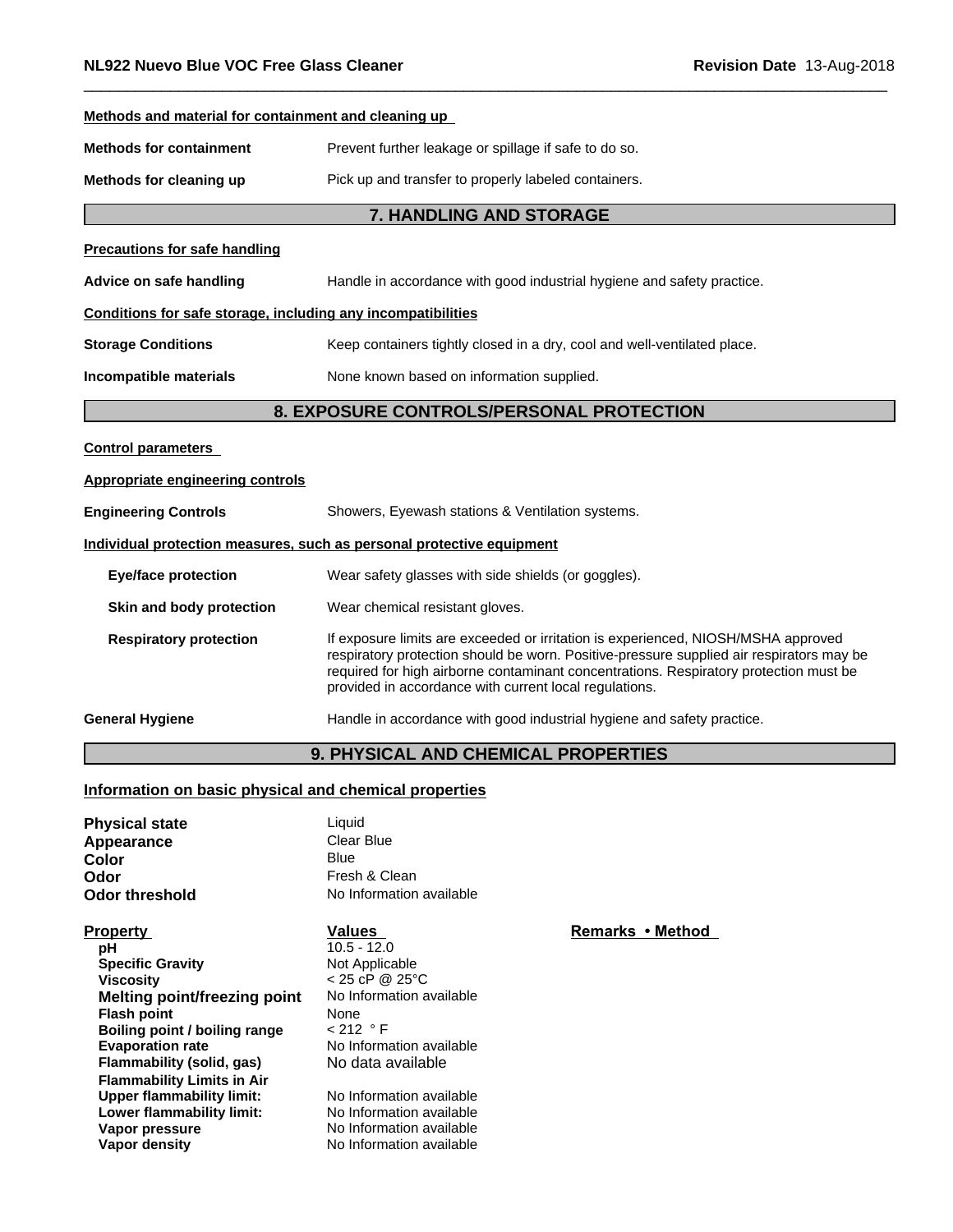| <b>Water solubility</b>          | Complete                 |
|----------------------------------|--------------------------|
| <b>Partition coefficient</b>     | No Information available |
| <b>Autoignition temperature</b>  | No Information available |
| <b>Decomposition temperature</b> | No Information available |

#### **Other Information**

**Density Lbs/Gal** 8.33 **VOC Content (%)** Not Applicable

#### **10. STABILITY AND REACTIVITY**

### **Reactivity**

No data available

#### **Chemical stability**

Stable under recommended storage conditions.

#### **Possibility of Hazardous Reactions**

None under normal processing.

#### **Conditions to avoid**

Extremes of temperature and direct sunlight.

#### **Incompatible materials**

None known based on information supplied.

#### **Hazardous Decomposition Products**

None known based on information supplied.

#### **11. TOXICOLOGICAL INFORMATION**

#### **Information on likely routes of exposure**

| <b>Product Information</b> |                                                                              |
|----------------------------|------------------------------------------------------------------------------|
| <b>Inhalation</b>          | Avoid breathing vapors or mists. May cause irritation of respiratory tract.  |
| Eye contact                | Avoid contact with eyes. Contact with eyes may cause irritation or burns.    |
| <b>Skin Contact</b>        | Avoid contact with skin. Prolonged contact may cause redness and irritation. |
| Ingestion                  | Do not taste or swallow. May cause gastro intestinal irritation.             |
|                            |                                                                              |

| <b>Chemical Name</b>    | Oral LD50         | Dermal LD50           | <b>Inhalation LC50</b> |  |
|-------------------------|-------------------|-----------------------|------------------------|--|
| <b>Surfactant Blend</b> | 5,000 mg/kg (rat) | ์ Rat<br>= 3394 mg/kg |                        |  |
|                         |                   |                       |                        |  |

#### **Information on toxicological effects**

**Symptoms** No Information available.

#### **Delayed and immediate effects as well as chronic effects from short and long-term exposure**

| <b>Sensitization</b>            | No Information available. |
|---------------------------------|---------------------------|
| Germ cell mutagenicity          | No Information available. |
| Carcinogenicity                 | No Information available. |
| <b>Reproductive toxicity</b>    | No Information available. |
| <b>STOT - single exposure</b>   | No Information available. |
| <b>STOT - repeated exposure</b> | No Information available. |
| <b>Aspiration hazard</b>        | No Information available. |

**Numerical measures of toxicity - Product Information**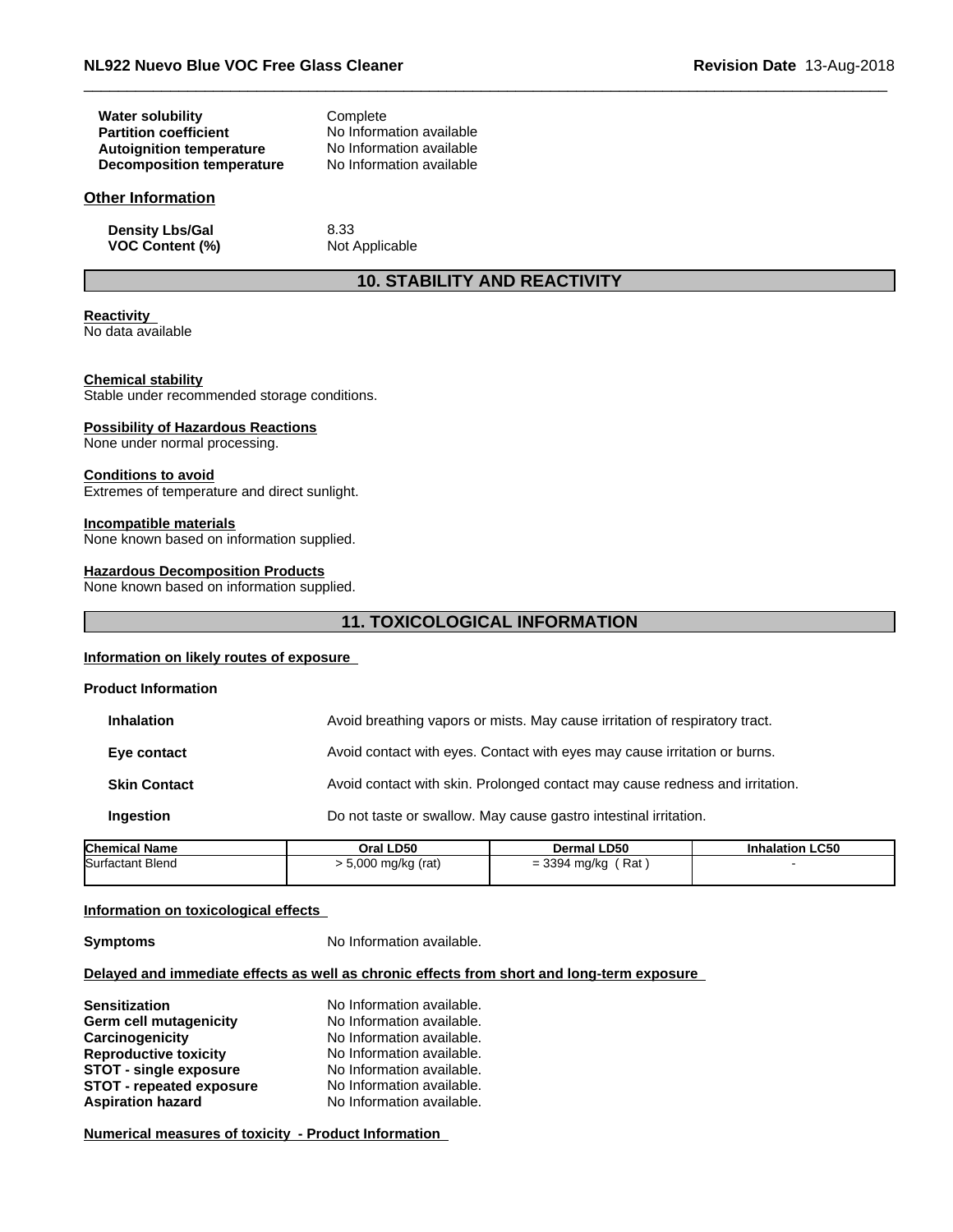**Unknown Acute Toxicity** 0% of the mixture consists of ingredient(s) of unknown toxicity

#### **12. ECOLOGICAL INFORMATION**

#### **Ecotoxicity**

0.05% of the mixture consists of components(s) of unknown hazards to the aquatic environment

| <b>Chemical Name</b> | ∍plants<br>ae/aquatic | $- -$<br>Fish.                                                                        | .<br>. 1131auca |
|----------------------|-----------------------|---------------------------------------------------------------------------------------|-----------------|
| actant Blend<br>ינור |                       | .C50<br>$- \cdot$<br>റഭ<br>$\Omega$<br>. ma/L<br>- 10 k<br><br>. J U<br>. .<br>$\sim$ |                 |
|                      |                       |                                                                                       |                 |

#### **Persistence and degradability**

No Information available.

#### **Bioaccumulation**

No Information available.

**Other adverse effects** No Information available

#### **13. DISPOSAL CONSIDERATIONS**

#### **Waste treatment methods**

**Disposal of wastes** Disposal should be in accordance with applicable regional, national and local laws and regulations.

**Contaminated packaging Do not reuse container.** 

#### **14. TRANSPORT INFORMATION**

The basic description below is specific to the container size. This information is provided for at a glance DOT information. Please refer to the container and/or shipping papers for the appropriate shipping description before tendering this material for shipment. For additional information, please contact the distributor listed in section 1 of this SDS.

| <b>DOT</b> | Not regulated |
|------------|---------------|
|            |               |

**TDG** Not regulated

**15. REGULATORY INFORMATION**

| <b>International Inventories</b> |          |
|----------------------------------|----------|
| TSCA                             | Complies |
| <b>DSL/NDSL</b>                  | Complies |
|                                  |          |

#### **Legend:**

 **TSCA** - United States Toxic Substances Control Act Section 8(b) Inventory  **DSL/NDSL** - Canadian Domestic Substances List/Non-Domestic Substances List

#### **US Federal Regulations**

#### **SARA 313**

Section 313 of Title III of the Superfund Amendments and Reauthorization Act of 1986 (SARA). This product does not contain any chemicals which are subject to the reporting requirements of the Act and Title 40 of the Code of Federal Regulations, Part 372

#### **SARA 311/312 Hazard Categories**

| Acute health hazard          | No  |
|------------------------------|-----|
| <b>Chronic Health Hazard</b> | No. |
| Fire hazard                  | No  |